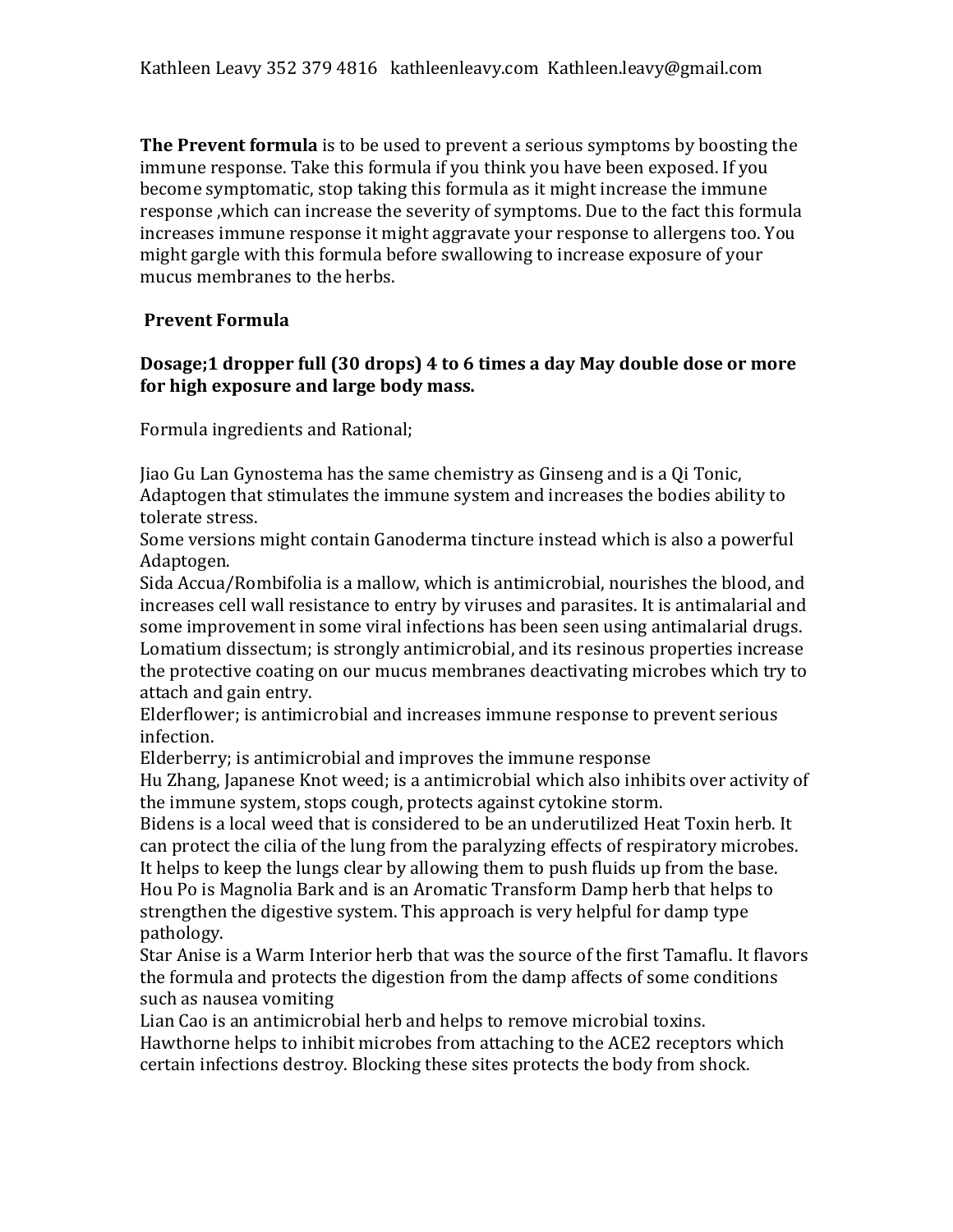**Early formula** is for the onset of early symptoms, which could be gastrointestinal or respiratory. This stage might include body aches, headache, chill, fever, cough, sore throat, sinus congestion, nausea, vomiting, diarrhea, loss of appetite, taste, smell, indigestion, fatigue, sweats, etc.

Stop the Prevent, take up to 2 dropper fulls of Early per hour. Each dropper full is about 30 drops.

# **Early Formula**

# **Dosage 1 dropper full per hour. 10 drops per hour for a child 2 to 3 dropper full for large adult.**

Formula Ingredients and Rational;

Stevia for sweetening and to break thru any biofilm formed by pathogens Andrographis King of Bitters. This is a strong antimicrobial and can remove heat toxins from the body

Sida Accua/Rombifolia is a mallow, which is antimicrobial, nourishes the blood, and increases cell wall resistance to entry by miacrobes and parasites. It is antimalarial and some improvement has been seen using antimalarial drugs

Elder leaf is capable of because it suppresses the central nervous system of suppressing a cough. It also inhibits cytokine storm with fluid build up in the lungs. It is mildly antimicrobial. It can release the exterior and cause a sweat lowering fever.

Star Anise is a Warm Interior herb that was the source of the first Tamaflu. It flavors the formula and protects the digestion from the damp affects of the pathogens such as nausea vomiting

Lomatium dissectum; is strongly antimicrobial and its resinous properties increase the protective coating on our mucus membranes deactivating viruses which try to attach and gain entry.

Hu Zhang, Japanese Knot weed; is a antimicrobial which also inhibits over activity of the immune system, stops cough, protects against cytokine storm.

Bidens is a local weed that is considered to be an underutilized Heat Toxin herb. It can protect the cilia of the lung from the paralyzing effects of certain pathogens It helps to keep the lungs clear by allowing them to push fluids up from the base. Pi Pai Ye is Loquat Leaf and is cooling to the lung and stomach, it teats cough and vomiting

Lu Lu Tong is Sweet Gum balls/Leaf and or Hawthorne protect the ACE 2 inhibitor sites from the destruction of pathogens. If these sites are destroyed it will prevent the body from being able to respond to shock.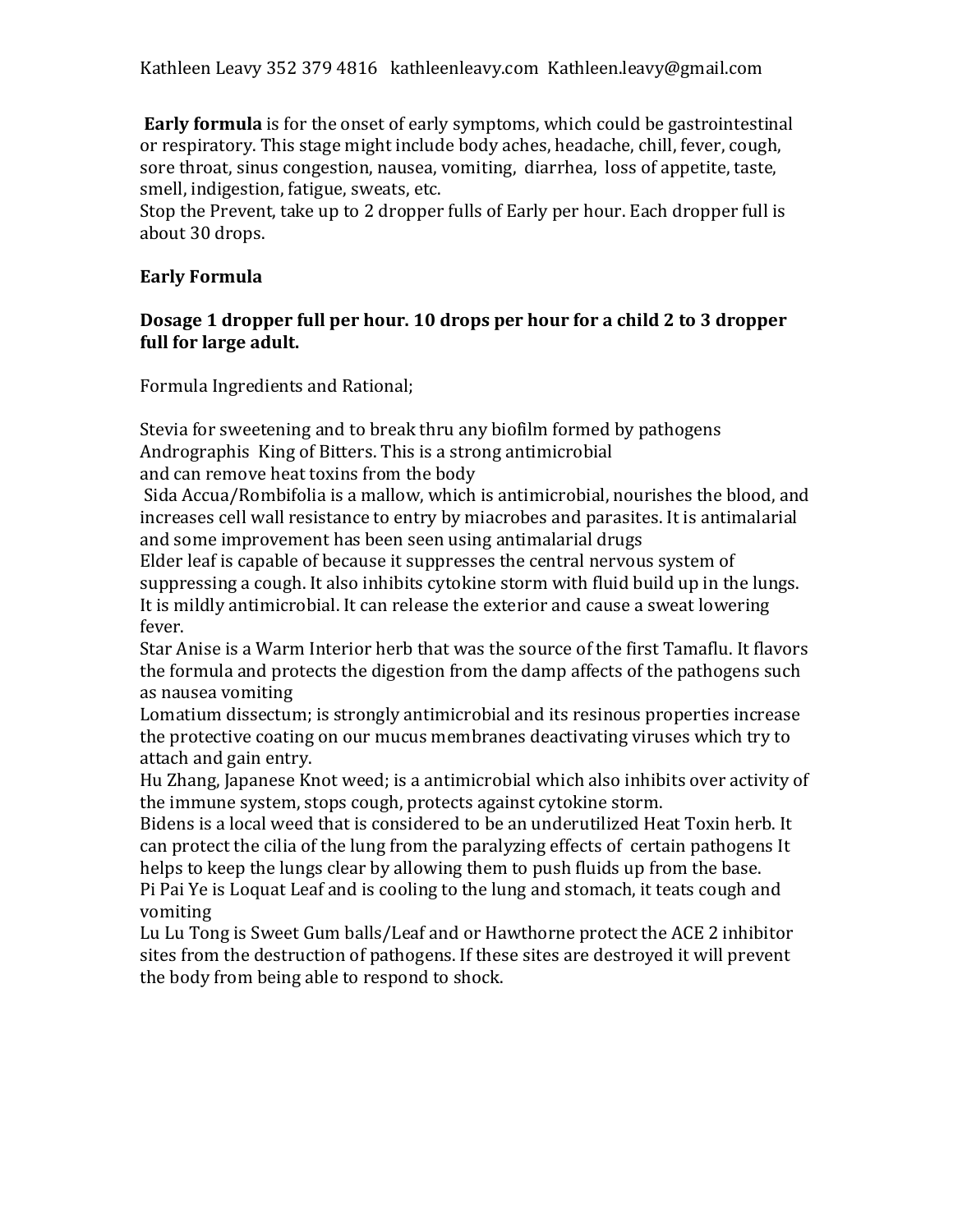Kathleen Leavy 352 379 4816 kathleenleavy.com Kathleen.leavy@gmail.com

**Mid-Serious formula** is to be taken when, and if you experience **SHORTNESS of BREATH.** This formula inhibits the immune system from filling the lungs with inflammatory fluids. The larger the dose the more you might experience violent diarrhea. This is intended to drain the lymph system so the fluids can drain from the lungs thru the intestines. This is a serious situation and medical attention might be needed such as oxygen or intubation. If you start to feel better you can reduce the dose but be aware that some symptoms can come and go for days to weeks before becoming severe. Average time before becoming severe after symptoms start is variable and might be a few days to 3 weeks.

### **Mid Serious Formula**

# **Dosage 1 dropper full per hour. 10 drops per hour for a child 2 to 3 dropper full for large adult.**

Stevia for sweetening and to break thru any biofilm formed by pathogens Andrographis King of Bitters. This is a strong antimicrobial and can remove heat toxins from the body

Sida Accua/Rombifolia is a mallow, which is antimicrobial, nourishes the blood, and increases cell wall resistance to entry by viruses and parasites. It is antimalarial and some improvement has been seen using antimalarial drugs

Elder leaf is capable of because it suppresses the central nervous system of suppressing a cough. It also inhibits cytokine storm with fluid build up in the lungs. It is mildly antimicrobial. It can release the exterior and cause a sweat lowering fever.

Star Anise is a Warm Interior herb that was the source of the first Tamaflu. It flavors the formula and protects the digestion from the damp affects of the pathogens such as nausea vomiting

Lomatium dissectum; is strongly antimicrobial, and its resinous properties increase the protective coating on our mucus membranes deactivating pathogens which try to attach and gain entry.

Hu Zhang, Japanese Knot weed; is a anti microbial which also inhibits over activity of the immune system, stops cough, protects against cytokine storm.

Bidens is a local weed that is considered to be an underutilized Heat Toxin herb. It can protect the cilia of the lung from the paralyzing effects of microbes that attack the respiratory system. It helps to keep the lungs clear by allowing them to push fluids up from the base.

Pi Pai Ye is Loquat Leaf and is cooling to the lung and stomach, it teats cough and vomiting

Lu Lu Tong / Sweet Gum balls/ Leaf /or Hawthorne is in this formula to protect the ACE 2 inhibitor sites from the destruction of the pathogens. If these sites are destroyed it will prevent the body from being able to respond to shock.

Poke root is a toxic herb that can strongly suppress the immune response both preventing and treating cytokine storm with fluid filling the lungs. It can reduce swelling in lymph nodes and the spleen leaving space in the lymphatic system to